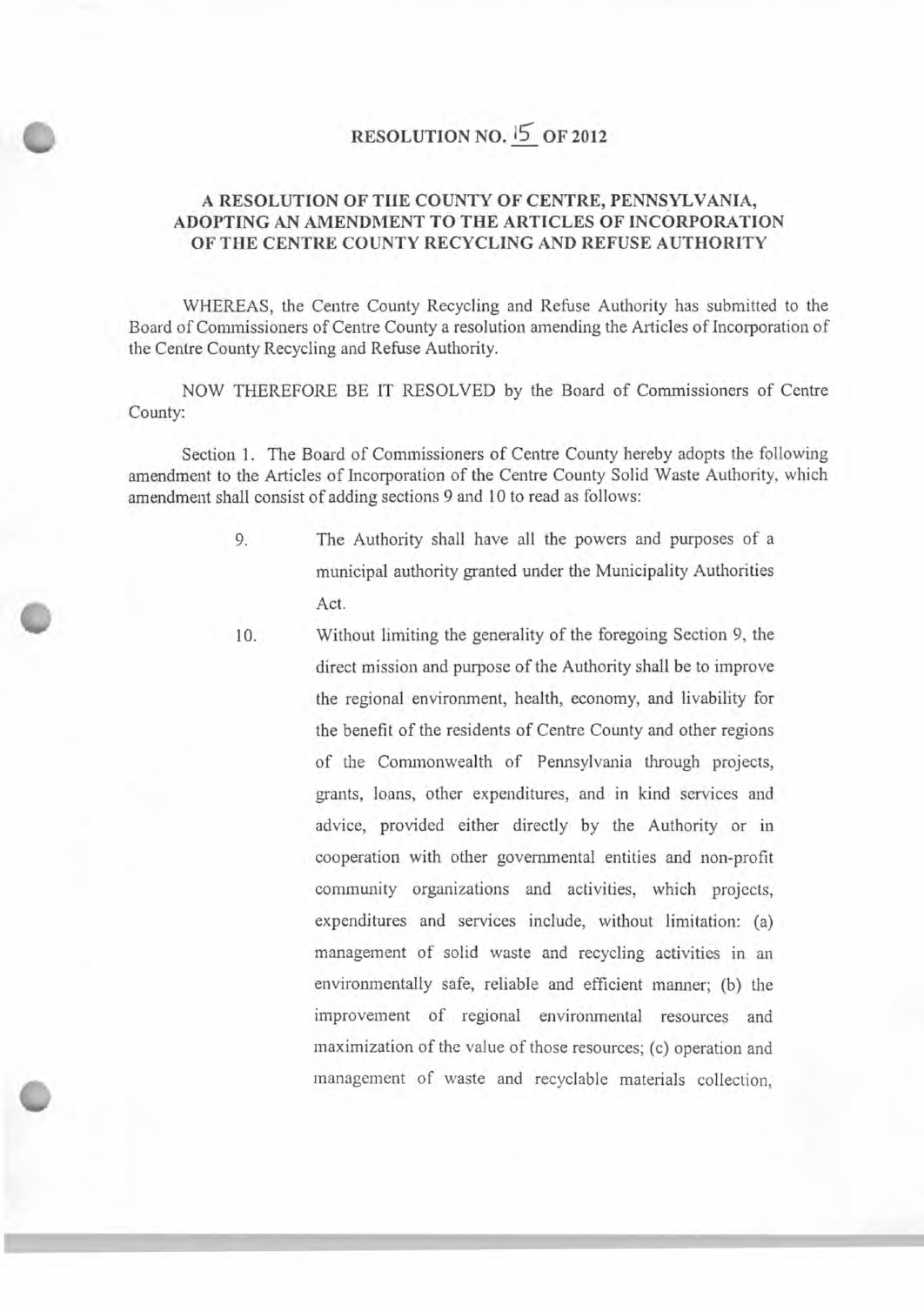transport and processing programs; (d) holding, owning, constructing, improving, maintaining, operating, leasing, or managing solid waste disposal, reuse and recycling transfer and disposal facilities; (e) development, ownership and operation of recycling and composting facilities and the sale of materials and by-products from such operations; and (f) planning activities for solid waste disposal;

Section 2. All resolutions not in accord with this resolution are hereby repealed insofar as they conflict herewith.

RESOLVED into law by the Board of Commissioners of Centre County on this  $\overline{12}$  day of November, 2012, in lawful session regularly assembled.

CENTRE COUNTY BOARD OF COMMISSIONERS: Steven G. Dershem, Commissioner Chris Exarchos, Commissioner Michael Pry

Michael Pipe, Commissi

ATTEST:

ma

Director of Administrative Services

Date:  $MON \t3$ , 2012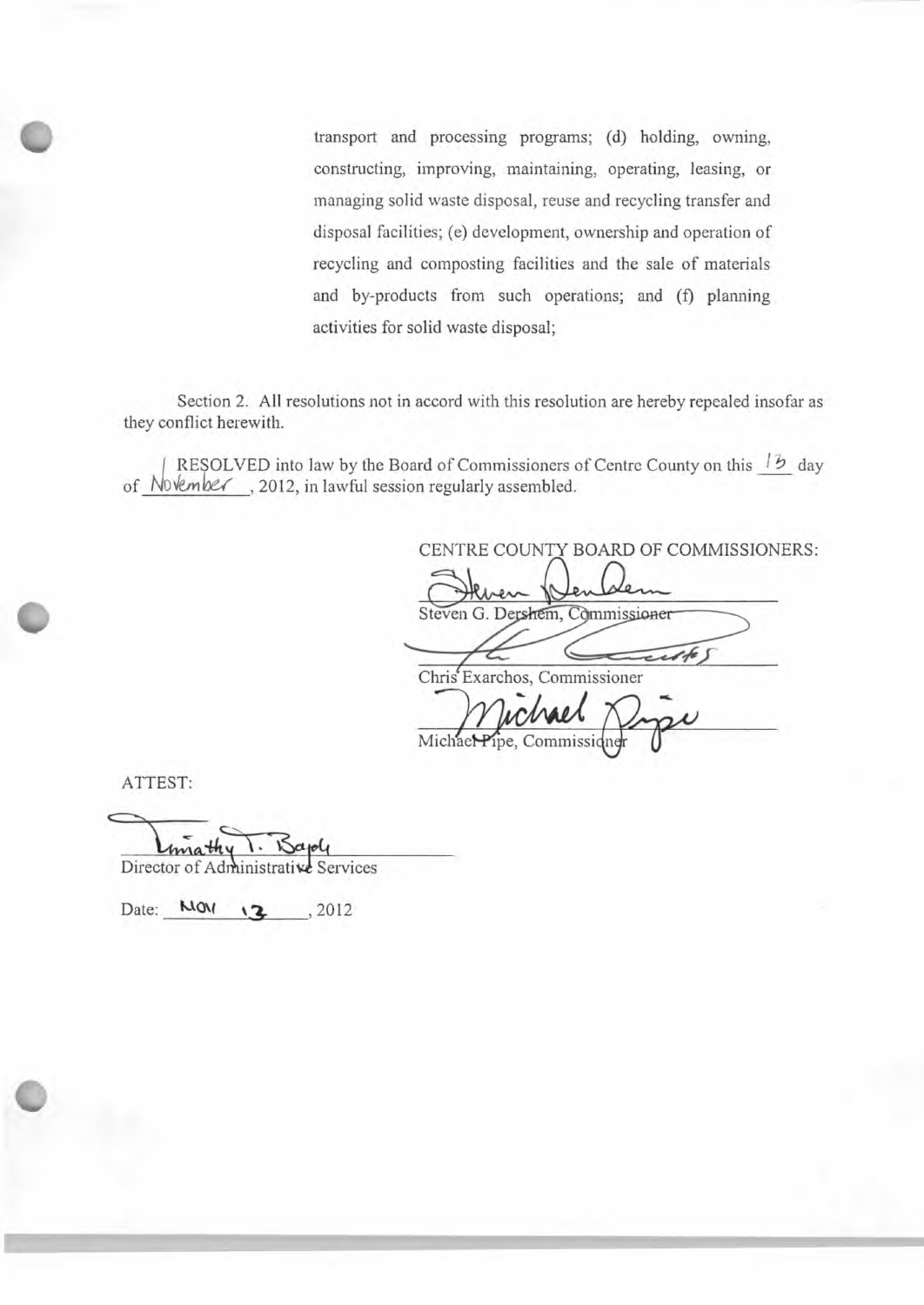#### **RESOLUTION**

## **OF THE**

### **CENTRE COUNTY RECYCLING AND REFUSE AUTHORITY**

WHEREAS, the Centre County Recycling and Refuse Authority (the "Authority") was incorporated on May 12, 1971, in compliance with the provisions of the Municipality Authorities Act *of 1945,53* Pa.C.S. § 5601 *etseq.;* and

WHEREAS, the Municipality Authorities Act, as amended, provides at 53 Pa.C.S. § *5605(a)(3)* that an authority organized under the Act may amend and add to its Articles of Incorporation a provision changing its powers and purposes; and

WHEREAS, the Authority's articles do not contain an up to date description of the Authority's purposes and powers and it is appropriate to amend its Articles of Incorporation to reflect the Authority's purposes and powers.

NOW, THEREFORE, the following resolutions are adopted:

**RESOLVED,** that the Articles of Incorporation of the Authority be amended to add new Sections *9* and 10 which shall read as follows:

- 9. The Authority shall have all the powers and purposes of a municipal authority granted under the Municipality Authorities Act.
- 10. Without limiting the generality of the foregoing Section 9, the direct mission and purpose of the Authority shall be to improve the regional environment, health, economy, and livability for the benefit of the residents of Centre County and other regions of the Commonwealth of Pennsylvania through projects, grants, loans, other expenditures, and in kind services and advice, provided either directly by the Authority or in cooperation with other governmental entities and non-profit